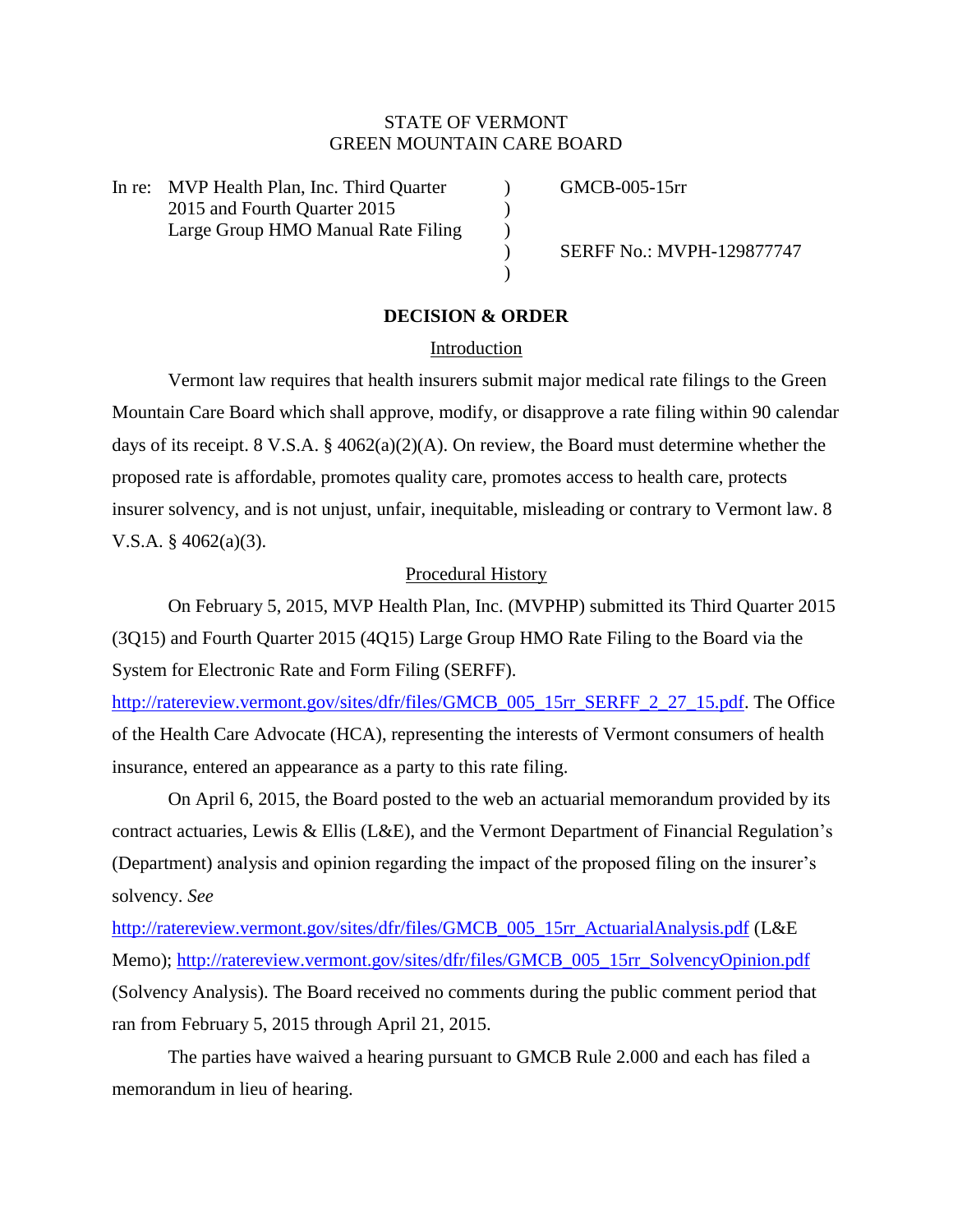### Findings of Fact

### Nature of the Filing

1. MVPHP is a non-profit health insurer domiciled in New York and licensed as a health maintenance organization (HMO) in New York and Vermont. MVPHP is a subsidiary of MVP Health Care, Inc. (MVP), a New York corporation that transacts health insurance business in New York and Vermont through a variety of for-profit and non-profit subsidiaries.

2. This filing proposes the manual rate for MVPHP's large group HMO products. A manual rate is the insurer's published rate for a unit of insurance and is based on average claims data from a large number of groups.

3. As we have noted in past filings, this is a shrinking block of business with many members migrating to EPO/PPO products. *See, e.g.,* Docket no. 023-14rr at 2 (citing similar statements in other dockets), *available at*

http://ratereview.vermont.gov/sites/dfr/files/GMCB 023 14rr Decision.pdf. Currently, there are only two members and 219 covered lives, all of whom have renewal dates in the first quarter of the year.

4. Because there are only 3,543 member months in the experience period from September 1, 2013 to August 31, 2014, this block of business is not credible for rate development and would yield volatile medical loss ratios. MVPHP instead proposes to increase rates over approved 2Q15 manual rates by the expected quarterly inflation rate. As a result, the proposed average annual rate increases range from 5.5% to 6.1%.

# Summary of the Data and Analysis

1. The carrier projected forward adjusted claims using an annual allowed medical trend assumption of 5.3 % and allowed prescription drug trend of 16.0%. The prescription drug trend was provided by MVP's pharmacy benefit manager (PBM) and does not account for the carrier's Vermont-specific book of business.

2. MVPHP increased the claim cost for fees and surcharges and included a general administrative load of 9.5% for administrative costs and a 2.0% contribution to surplus.

3. Because of the small number of covered lives and continued member migration to EPO/PPO plans, L&E performed an abbreviated review of this filing.

4. Upon request by L&E, MVPHP provided its comparative 2013 and 2014 allowed pharmacy claims which indicate an allowed aggregate pharmacy trend of 91.7%, significantly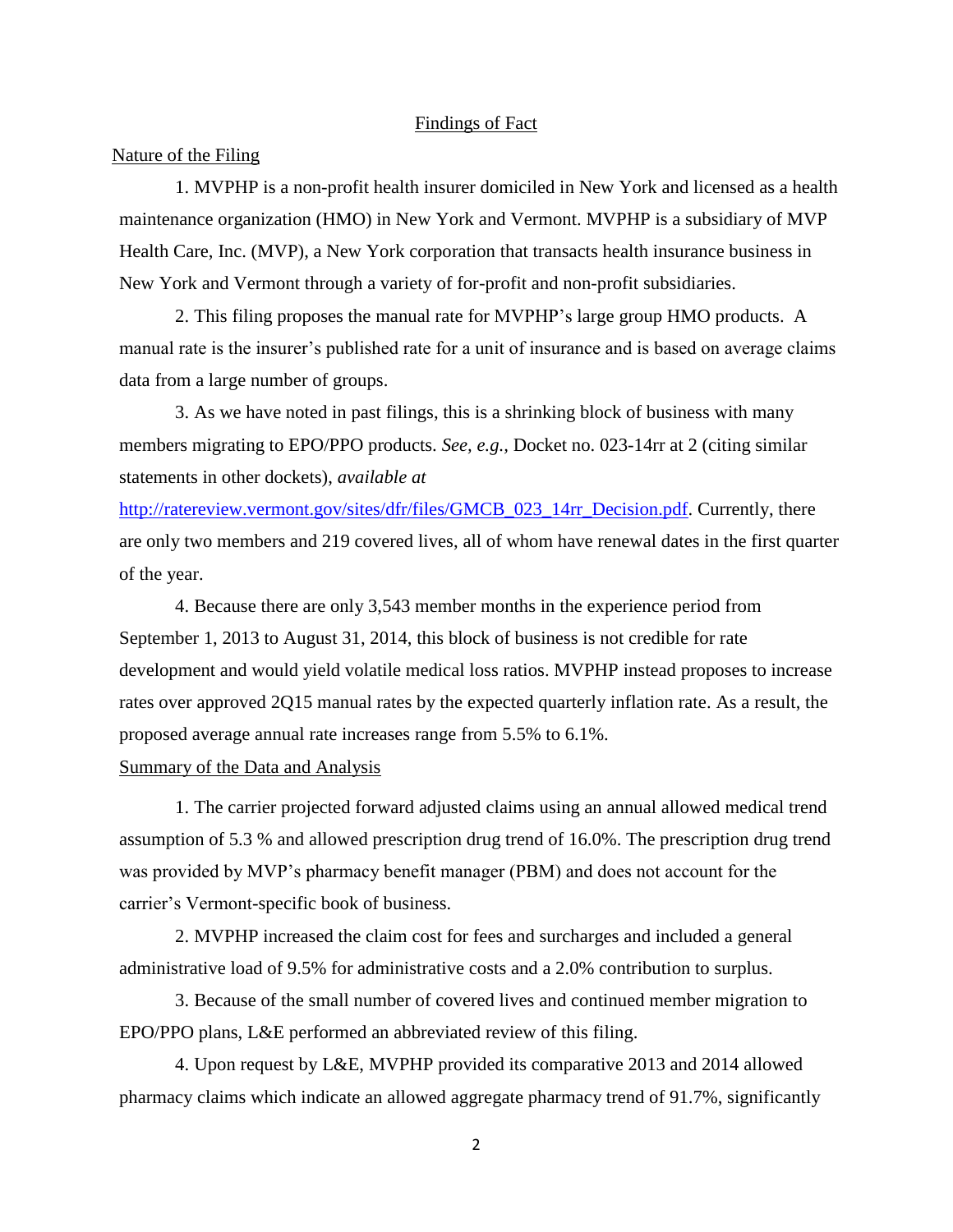higher than its requested 16.0% allowed pharmacy trend in this filing. Consistent with its review of pharmacy trend in other pending MVP filings,  ${}^{1}$  L&E recommends using the carrier's proposed trend.

5. L&E concludes that the filing does not produce rates that are excessive, inadequate or unfairly discriminatory, and recommends that the Board approve the rates as filed.

6. The Department of Financial Regulation, noting that it is not the carrier's primary regulator, determined that its Vermont operations pose very little risk to its solvency, or to the solvency of MVP Holding Company. Solvency Analysis at 2.

7. The HCA, citing the 2014 Vermont Household Health Insurance Survey, Vermont Department of Labor, Economic & Labor Market Information and past decisions by the Board requests that the Board decrease the contribution to surplus from 2.0% to no higher than 1.0%.

### Standard of Review

1. The Board reviews rate filings to ensure that rates are affordable, promote quality care and access to health care, protect insurer solvency, and are not unjust, unfair, inequitable, misleading or contrary to Vermont law. 8 V.S.A. § 4062(a)(2); GMCB Rule 2.000, *Rate Review*, §§ 2.301(b), 2.401. In addition, the Board takes into consideration changes in health care delivery, changes in payment methods and amounts, and other issues at its discretion. 18 V.S.A. § 9375(b)(6).

2. As part of its review, the Board will consider the Department's analysis and opinion on the impact of the proposed rate on the insurer's solvency and reserves. 8 V.S.A. §  $4062(a)(2)$ , (3). In addition, the Board shall consider any public comments received on a rate filing. Rule 2.000, §2.201.

3. The burden falls on the insurer proposing a rate change to justify the requested rate. *Id*. § 2.104(c)

#### Conclusions of Law

1. We continue to disagree with the carrier's reliance on a pharmacy trend that does not reflect Vermont-specific experience. *See, e.g.,* In re: MVP Health Plan, Inc. 2015 Vermont Health Connect Rate Filing, Docket no. GMCB-017-14, *available at* 

l

<sup>&</sup>lt;sup>1</sup> MVP submitted three filings within a short period of time; consequently, L&E was in the process of reviewing them simultaneously. MVP proposes the same utilization and unit cost trends by drug tier for all three; due to varying utilization by drug tier in each filing, the total allowed trends will not match exactly. *See* Docket GMCB 002-15rr, L&E Memo at 3, n.3.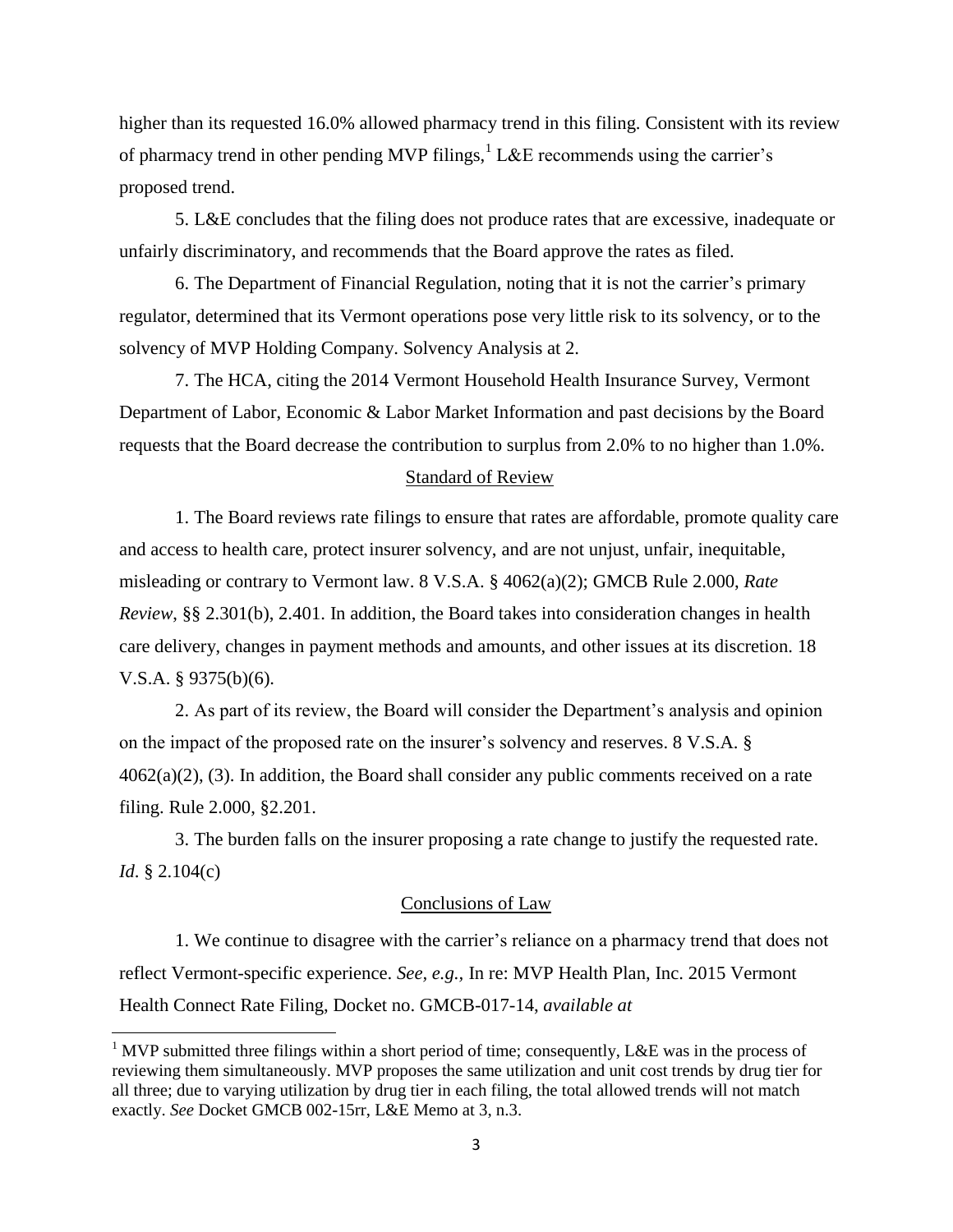[http://ratereview.vermont.gov/sites/dfr/files/GMCB\\_017\\_14\\_rr\\_Decision.pdf](http://ratereview.vermont.gov/sites/dfr/files/GMCB_017_14_rr_Decision.pdf) (rejecting use of pharmacy trend that does not reflect the Vermont population). In this and other recent MVP filings however,<sup>2</sup> we concur with our actuary's view that the proposed trend is reasonable in light of the carrier's historic experience, its PBM's pharmacy trend, and the impact of high cost specialty drugs. We again voice our concern with the steep increase in trend due to the introduction of high cost specialty drugs to the market, and expect that MVP will explore ways to moderate their rise in cost and utilization.

2. In addition, we reduce MVPHP's contribution to surplus from 2.0% to 1.0%. Doing so lessens the burden on Vermont ratepayers without harming the carrier's solvency, and is consistent with the action we have taken in past and more recent filings. *See, e.g.,* Docket no. GMCB-023-14rr, MVPHP 1Q15 and 2Q15 Large Group HMO Rate Filing at 4, *available at* [http://ratereview.vermont.gov/sites/dfr/files/GMCB\\_023\\_14rr\\_Decision.pdf.](http://ratereview.vermont.gov/sites/dfr/files/GMCB_023_14rr_Decision.pdf)

### Order

For the reasons discussed above, the Board modifies MVPHP's 3Q15 and 4Q15 Large Group HMO Rate Filing by reducing the contribution to surplus from a proposed 2.0% to 1.0%, and thereafter approves the filing.

# **So ordered.**

 $\overline{a}$ 

.

Dated: April 30, 2015 at Montpelier, Vermont.



<sup>&</sup>lt;sup>2</sup> MVP submitted Dockets 001-15rr, 002-15rr, and 005-15rr within the course of five days. In each, the carrier utilizes the PBM's suggested pharmacy trend in its rate development. *See* n.1, infra.